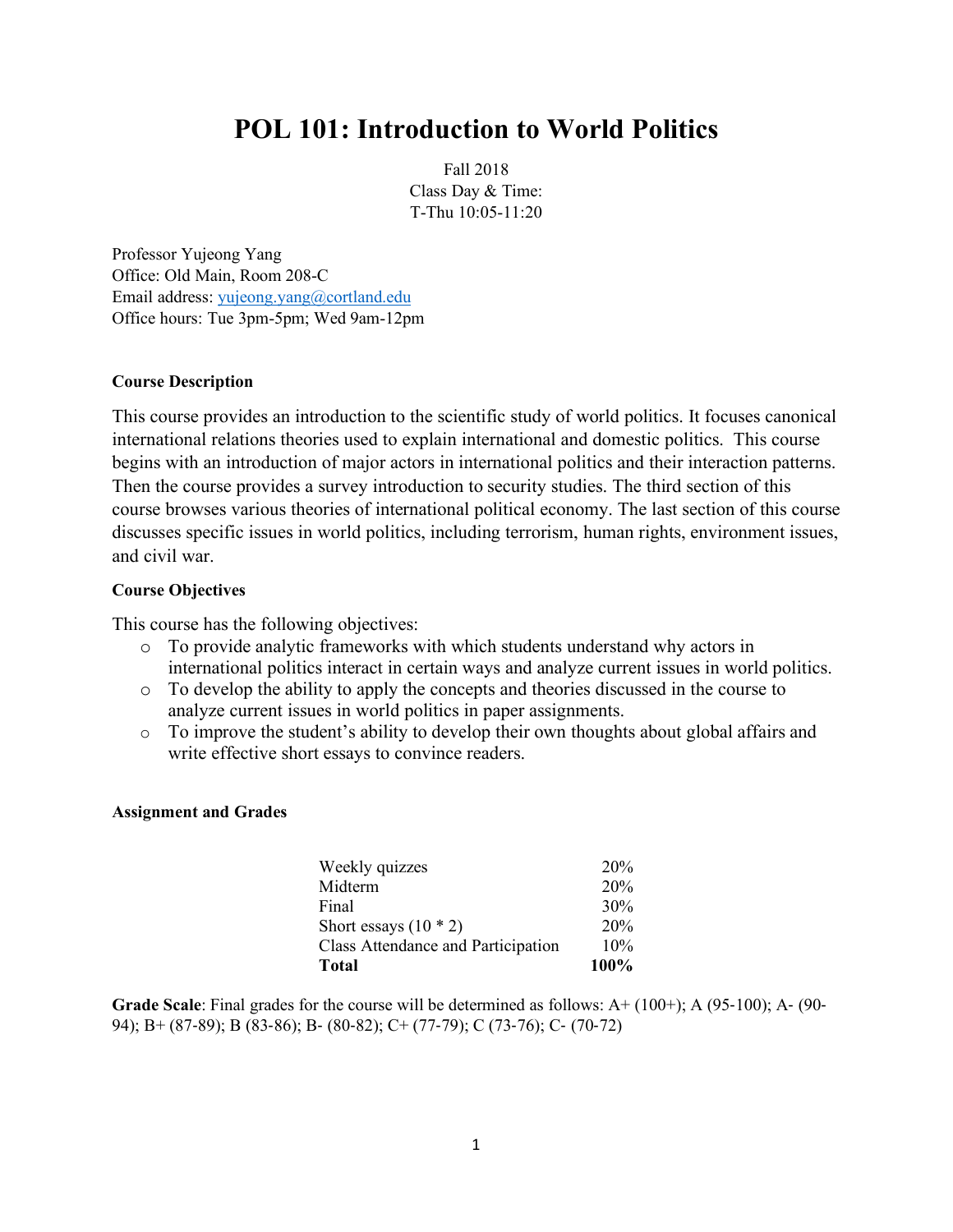## **A) Weekly Quizzes (20 %)**

There will be a short in-class quiz at the end of every Thursday's lecture. (There will be, however, no quizzes on Aug  $30<sup>th</sup>$  and after Nov  $29<sup>th</sup>$ . For the specific quiz schedule, see the course schedule below.) Some of the quiz questions will be recycled and will show up in the Midterm and Final. In this regard, the weekly quizzes are great study guides for students. Students are encouraged to review the quiz questions when they prepare the midterm and final.

**Wildcard policy**: We will drop one quiz with the lowest grades. If you miss a class or don't do well on the quizzes for whatever reason, you are automatically excused once.

## **B) Midterm (20 %) and Final (30 %)**

The format of the midterm and final will consist of a combination of TF questions, multiple choices, short answers, and longer essays. The midterm will cover materials from Class#2-14, and the final from Class#2 to 29.

## **C) Short Essays (10\*2)**

Each student is required to write two short essays during the semester. Each will account for 10% of the final course grade. The first short essay should be submitted by **Oct 14, 11:59pm** and the second short essay should be submitted by **Dec 2, 11:59pm**. Late papers will lose a third of a letter grade for every day they are late (A to A-, for example). Here are some nuts and bolts of the short essays.

- Short essays must be between **1,200 and 1,500** words total (including in-text citation and footnotes but excluding bibliography), and be double spaced. Please include a word count on the front of your paper (MS Word has the word count function). A shorter or longer paper will result in a deduction from your essay grades.
- In their short essays, students are required to address one of the discussion questions listed below. Students are free to choose any questions from the lists, but they should choose one from the list #1 for the first essay and the other from the list #2 for the second essay. Please indicate which question you are addressing in your short essay before you start your essay.
- Students are expected to **develop their own thoughts** and present them in an effective way through the short essays. Students can summarize and engage materials from lectures or readings to buttress their arguments, but a mere summary of reading material is not sufficient.
- Students are required to engage **at least one case study** to support their arguments. This will serve as an opportunity for students to link the theories with real life examples and to better understand current or past events. The case could be the one mentioned in the textbook, but students are more than encouraged to use cases from other sources (news articles, other reading materials, or documentary) and discuss contemporary issues. In either case, students should provide citations.

For interesting and useful cases, you may find the news contained in the New York *Times'*  international section extremely helpful and resourceful. Additionally, the BBC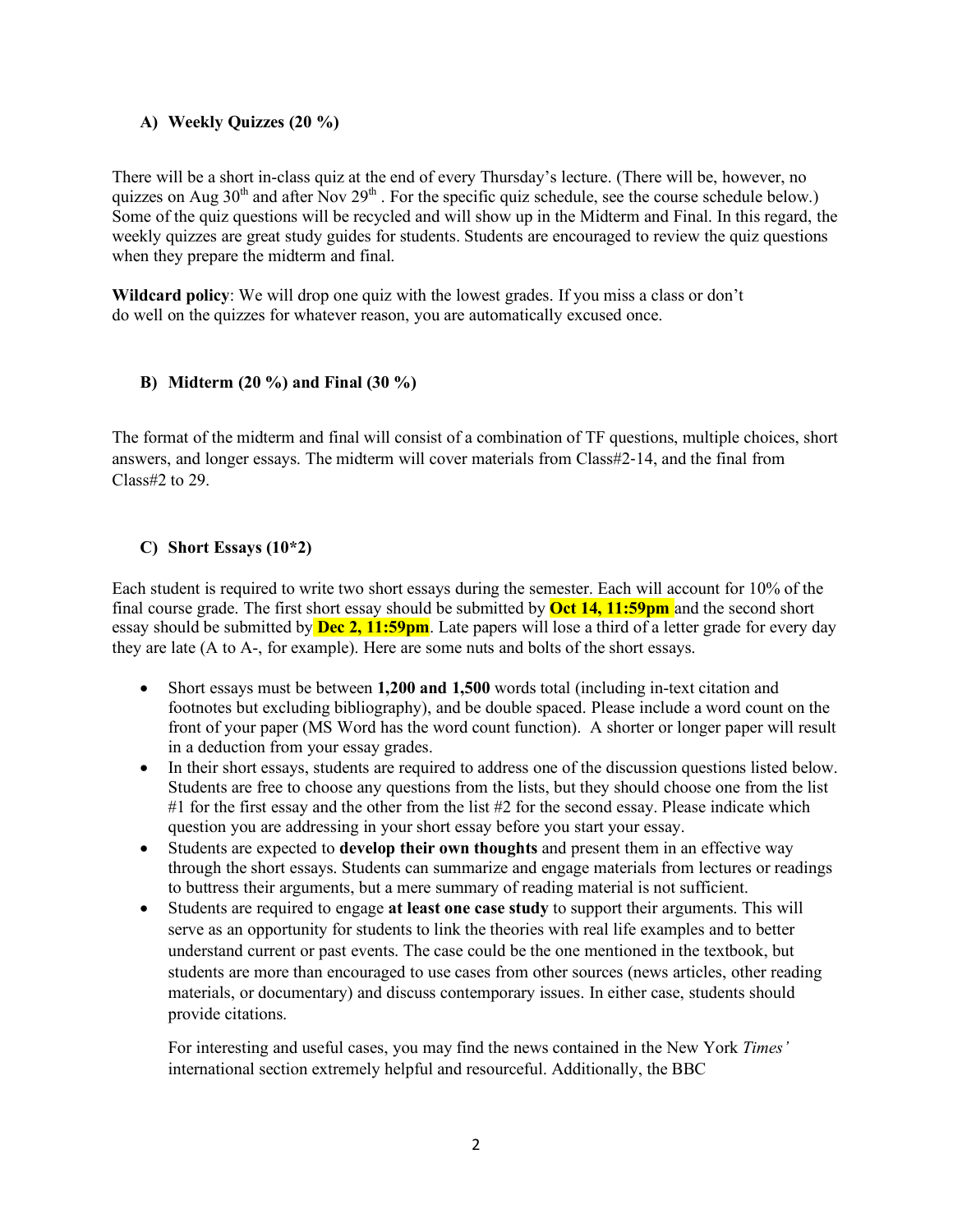(http://news.bbc.co.uk), the Washington Post (www.washingtonpost.com) and the Economist (www.economist.com) are very useful sources of global news.

- Plagiarism is not tolerated. Students can engage other readings and borrow other's ideas or arguments, but only with appropriate attribution. Use **footnotes** to provide a citation with author's name, publication year, a page number (if relevant), or URL. A separate bibliography is not necessary.
- Short Essay Question List  $# 1$ 
	- o Throughout the course, we discussed a number of factors that might reduce the likelihood of war. Which of these factors could powerful states such as the United States influence to reduce the likelihood of war? What barriers might prevent the United States from taking these steps?
	- o Given the claims of the "democratic peace" argument, should US foreign policy focus on democracy promotion abroad? Can we expect a world without a war if democracy continues to spread? Why or why not?
	- o To what extent international institutions, like UN, influence world peace? What are the constraints and limitations these international institutions have as an actor in international politics? If international institutions still matter despite their constraints, why do we need them and what can we expect from them?
- Short Essay Question List  $#2$ 
	- A. Today, many people who otherwise favor freer international movement of goods and capital oppose relaxing controls on immigration. Is it contradictory to favor the free flow of goods and investment across borders yet advocate for increased government intervention to prevent migration? What are the different costs and benefits of controls on labor (migration) and capital (trade or FDI)?
	- B. Trade openness has made the lives of billions of people better, but states continue to work to restrict trade in favor of narrow interests. In a world where democratic states are theoretically working to the benefit of their citizenries, why is there so little effort put forth to promote more open trade? What is it about the melding of interests, interactions, and institutions in trade that work to reduce general economic growth in favor of narrow interests?
	- C. To what extent, and in what ways, should developed nations assist poor nations in their efforts at economic development? To what extent and how does foreign aid help poor nations develop their economies?

#### **D) Class attendance and participation (10%)**

• Attendance will be taken for each session. You can only be excused for missing class if you have an official reason approved by the instructor at least 2 weeks prior to the date. Those students who observe a religious holiday on a class day should contact the instructor within the first two weeks in order to receive an excused absence. Absences due to illness or family emergency will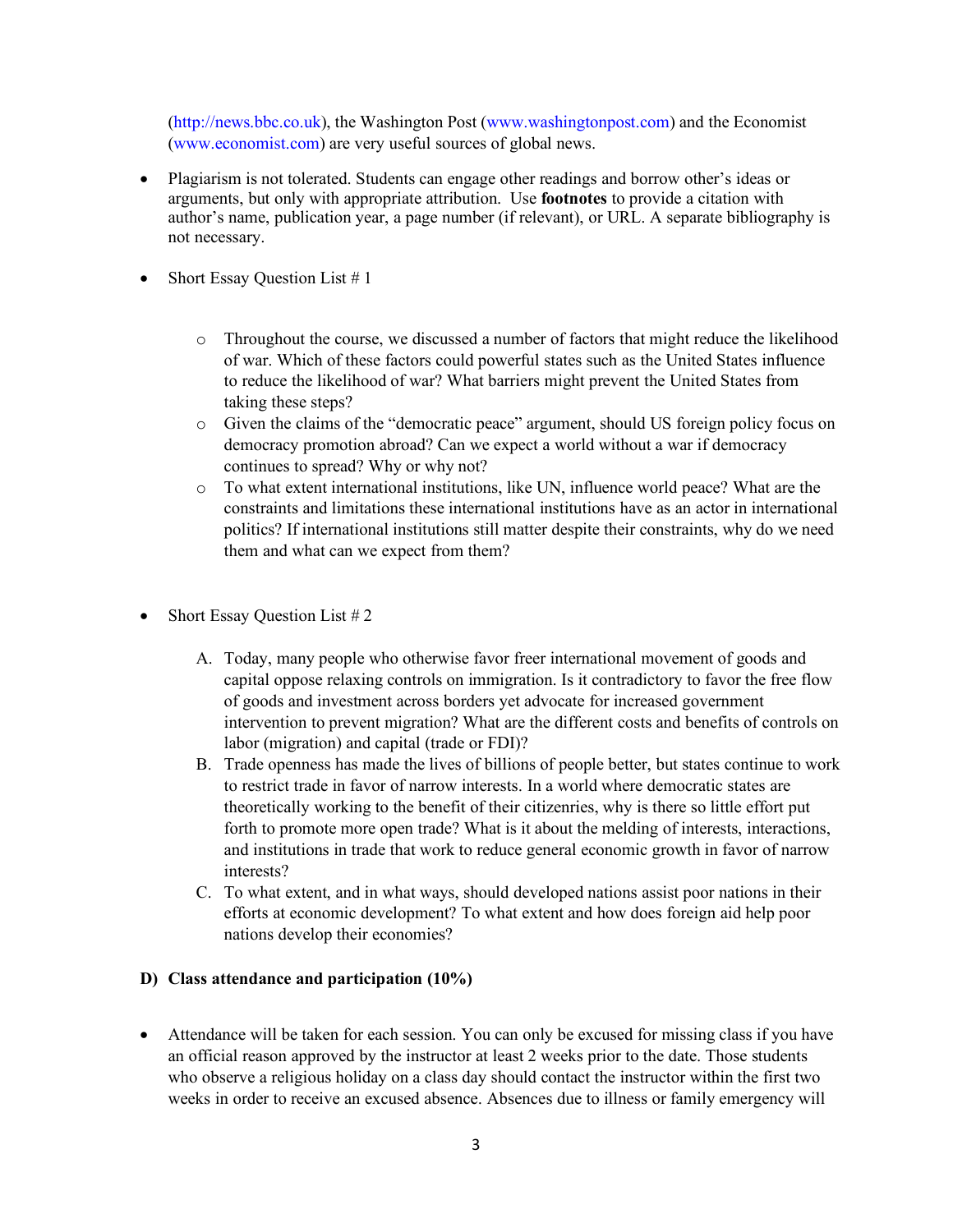be excused with appropriate documentation (i.e. doctor's note, flight/train/bus ticket, etc). Each subsequent unexcused absence will reduce their grades by 0.5 points.

• Students are highly encouraged to ask and answer questions and participate in class discussion as well. Participation points come from critical comments during class, active engagement in small group works, and coming to office hours.

## **Text/Readings**

The following book is required for the course:

• Jeffrey Frieden, David Lake, and Kenneth Schultz. *World Politics: Interests, Interactions, Institutions.* Second Edition. New York: W. W. Norton & Company, 2013. (hereafter, FLS)

While there is a more recent third edition, you may purchase the second edition instead.

For some lectures, I may assign topical news articles or journal articles. I will choose them during the term and distribute them electronically.

## **Students are expected to have completed the readings in advance of our meeting.**

#### **Policies**

## **A) Classroom Environment**

This class is a safe space for open and lively discussion which may even deal with contentious and sensitive political issues. For any reason, I will never allow any personal attacks on any member of this class. Insulting or threatening comments may result in a reduction of the participation grade. If there's any one who feels threatened or insulted, please contact me immediately to resolve the problem.

#### **B) Getting in Contact**

Students are strongly encouraged to come to office hours to discuss questions and share their concerns with me. If you are unable to come to scheduled office hours, I am always happy to work out an alternate appointment that works for us both. Students can also send me an email to discuss their concerns.

For email correspondence, I will do my best to get back to you within 24 hours—but please allow me a reasonable response time. I may not respond on weekends and holidays. **Please, write "POL 101" in the subject line.**

## **C) Cell Phones and Laptops**

Cell phones are not allowed during the class. Text messaging is not allowed either. Students are asked to turn their cell phones off or on silent during class. If a student's cell phone rings or vibrates during section, the student will have to bring a treat for everyone to the class. (Same rule applies to the instructor!)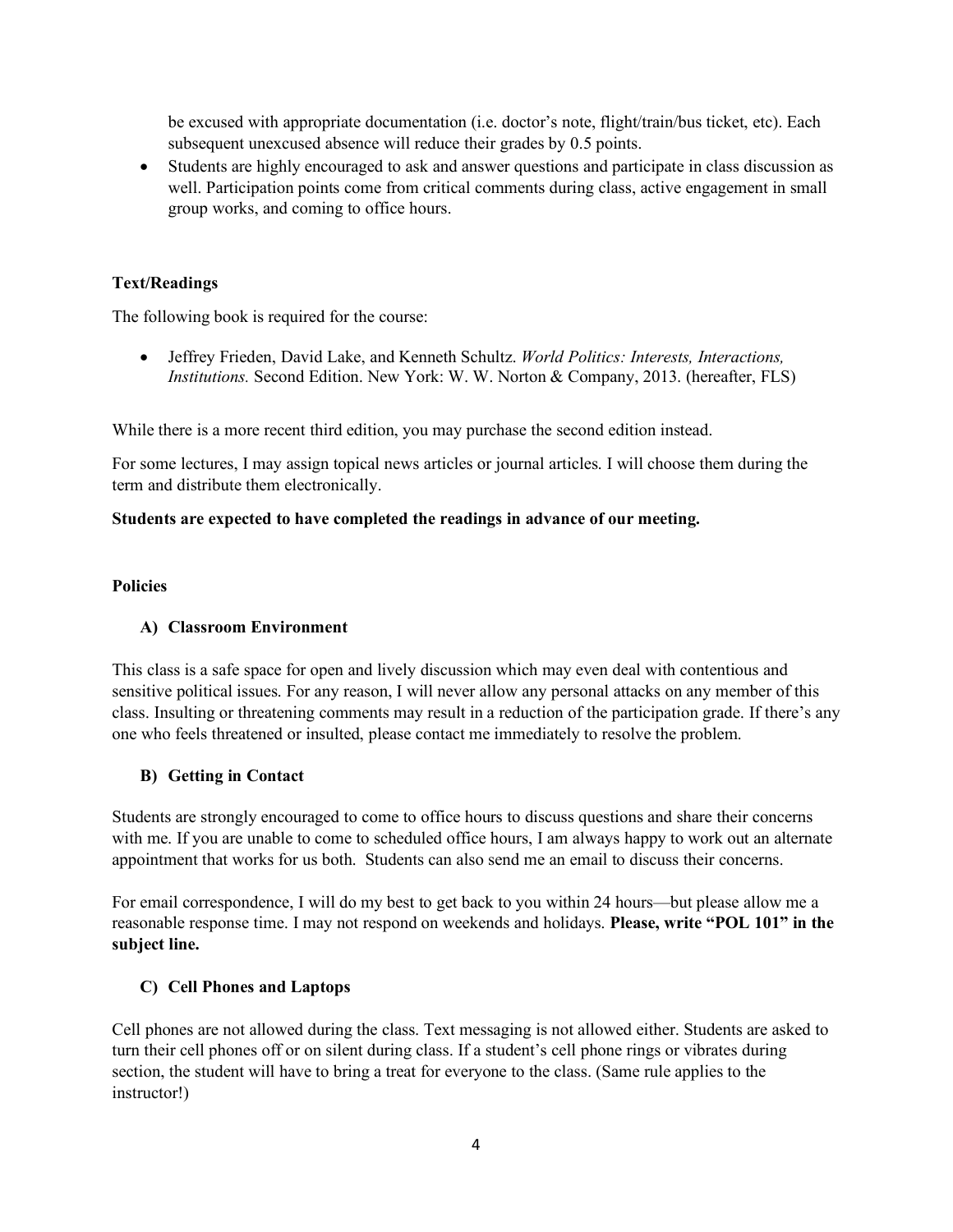Students can use laptops to take notes. However, if students are too distracted by laptops, I reserve the right to change the policy.

## **D) Academic Integrity Statement**

The College is an academic community whose mission is to promote scholarship through the acquisition, preservation and transmission of knowledge. Fundamental to this goal is the institution's dedication to academic integrity. Providing an atmosphere that promotes honesty and the free exchange of ideas is the essence of academic integrity. In this setting all members of the institution have an obligation to uphold high intellectual and ethical standards.

It is the responsibility of the faculty to impart not only knowledge but also respect for knowledge. It is also the professional responsibility of all faculty members to explain the importance of honesty and respect for knowledge in order to ensure an academic environment that encourages integrity. To establish such an environment, students must recognize that their role in their education is active; they are responsible for their own learning. Specifically, it is the responsibility of students to protect their own work from inappropriate use by others and to protect the work of other people by providing proper citation of ideas and research findings to the appropriate source. This includes the obligation to preserve all educational resources, thereby permitting full and equal access to knowledge.

This academic community takes seriously its responsibilities regarding academic honesty. Academic integrity is absolutely essential to ensure the validity of the grading system and maintain high standards of academic excellence. In addition, all members of the academic community must exhibit behavior exemplifying academic honesty and encourage such behavior in others.

To see what constitutes a violation of academic integrity, see 340.02 of the College Handbook. (http://www2.cortland.edu/offices/publications/handbook/part-three/#chapter340)

# **E) Accommodation of Disabilities Statement**

If you think you need an accommodation for a disability, please let me know **at least two weeks prior to the time** when the accommodation will be needed. Also, please hand me a form issued by Disability Resources Office notifying you of the disability and the accommodation that is expected of you. (If you do not have this paperwork, I may not provide relevant accommodation.) Some aspects of this course, the assignments, the in-class activities, and the way the course is usually taught may be modified to facilitate your participation and progress. Common accommodations are: a distraction-free testing environment (provided by Disability Resources Office), extra time for exams, note-taking by another student in the class. Any information you provide is private and confidential and will be treated as such. For details and questions, contact Suzanne Sprague, Director of Student Disability Services, at suzanne.sprague@cortland.edu or 607-753-2066.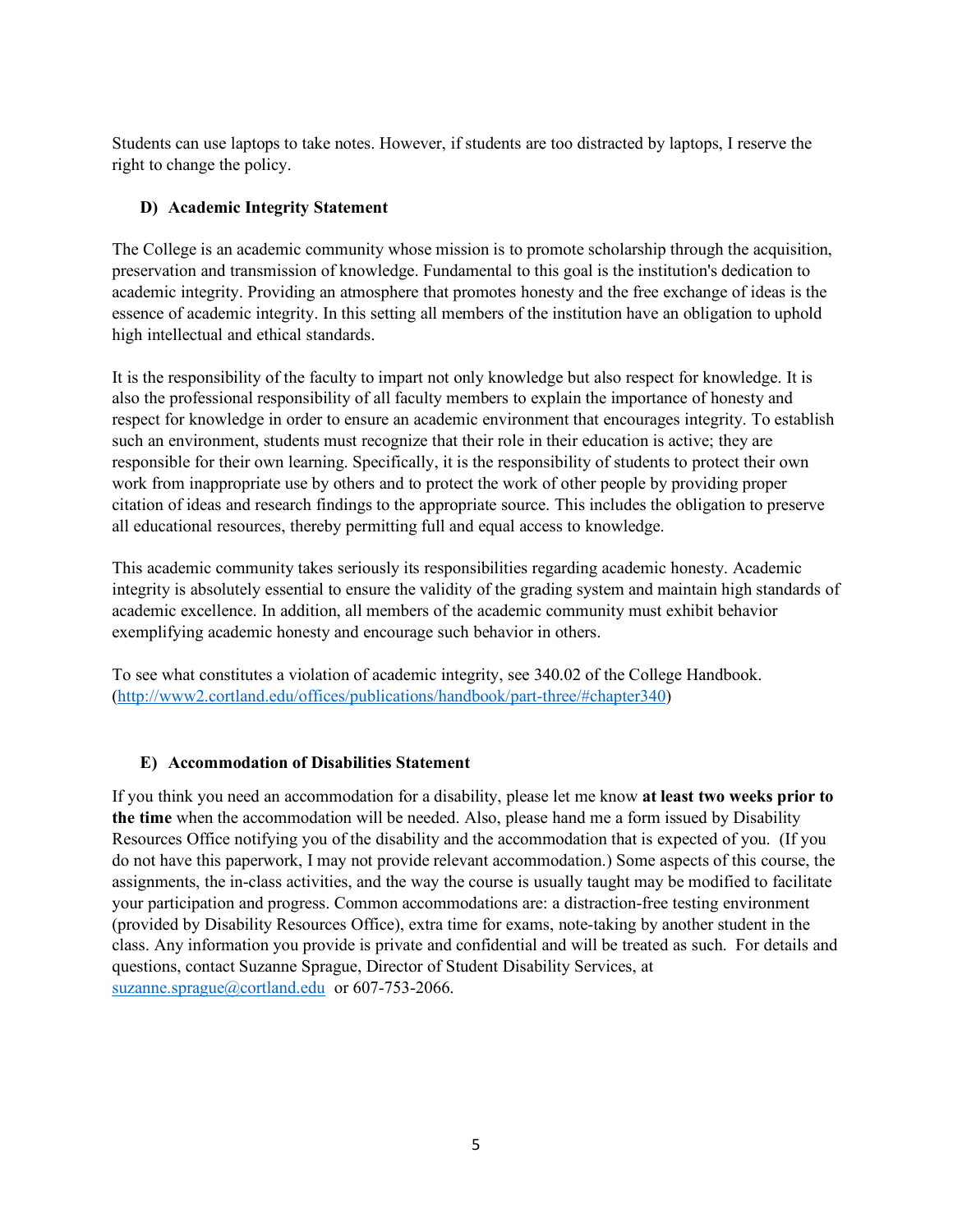## **Course Schedule**

| $\overline{\#}$ | <b>Date</b> | <b>Day</b> | <b>Topic</b>                                        | Quiz       |
|-----------------|-------------|------------|-----------------------------------------------------|------------|
| $\mathbf{1}$    | 8/28        | Tue        | Introduction                                        |            |
| $\overline{2}$  | 8/30        | Thu        | <b>Actors in International Politics</b>             |            |
| $\overline{3}$  | 9/4         | Tue        | How do Actors Interact? (1): Cooperation            |            |
| $\overline{4}$  | 9/6         | Thu        | Why do Actors Interact? $(2)$ : Bargaining          | Quiz #1    |
| $\overline{5}$  | 9/11        | Tue        | What is War?                                        |            |
| $\overline{6}$  | 9/13        | Thu        | War and Bargaining                                  | Quiz #2    |
| $\overline{7}$  | 9/18        | Tue        | War and Commitment Problem                          |            |
| 8               | 9/20        | Thu        | Making War Less Likely                              | Quiz #3    |
| 9               | 9/25        | Tue        | Domestic Politics and International Conflicts       |            |
| 10              | 9/27        | Thu        | Democratic Peace                                    | Quiz #4    |
| 11              | 10/2        | Tue        | <b>Capitalist Peace</b>                             |            |
| 12              | 10/4        | Thu        | Alliances and Arming                                | Quiz#5     |
| 13              | 10/9        | Tue        | Alliances Dilemma                                   |            |
| 14              | 10/11       | Thu        | Collective Security and International Organizations | Quiz #6    |
|                 |             |            | <b>Short Essay #1 Deadline by Oct 14, 11:59pm</b>   |            |
| 15              | 10/16       | Tue        | <b>Study Break</b>                                  |            |
| 16              | 10/18       | Thu        | <b>Midterm</b>                                      |            |
| 17              | 10/23       | Tue        | <b>International Trade</b>                          |            |
| 18              | 10/25       | Thu        | Winners and Losers of Trade                         | Quiz #7    |
| 19              | 10/30       | Tue        | Trade Protection, Dispute, and Sanctions            |            |
| 20              | 11/1        | Thu        | Foreign Direct Investment                           | Quiz #8    |
| 21              | 11/6        | Tue        | <b>Exchange Rates</b>                               |            |
| 22              | 11/8        | Thu        | <b>International Migration</b>                      | Quiz #9    |
| 23              | 11/13       | Tue        | Economic Development in a Globalized World          |            |
| 24              | 11/15       | Thu        | Terrorism                                           | Quiz $#10$ |
| 25              | 11/20       | Tue        | Civil War                                           |            |
| 26              | 11/27       | Tue        | Human Rights                                        |            |
| 27              | 11/29       | Thu        | <b>Environment Issues</b>                           | Quiz $#11$ |
|                 |             |            | <b>Short Essay #1 Deadline by Dec 2, 11:59pm</b>    |            |
| 28              | 12/4        | Tue        | <b>WMD</b> proliferation                            |            |
| 29              | 12/6        | Thu        | Course Wrap up                                      |            |
| 30              | 12/13       | Thu        | <b>Final</b>                                        |            |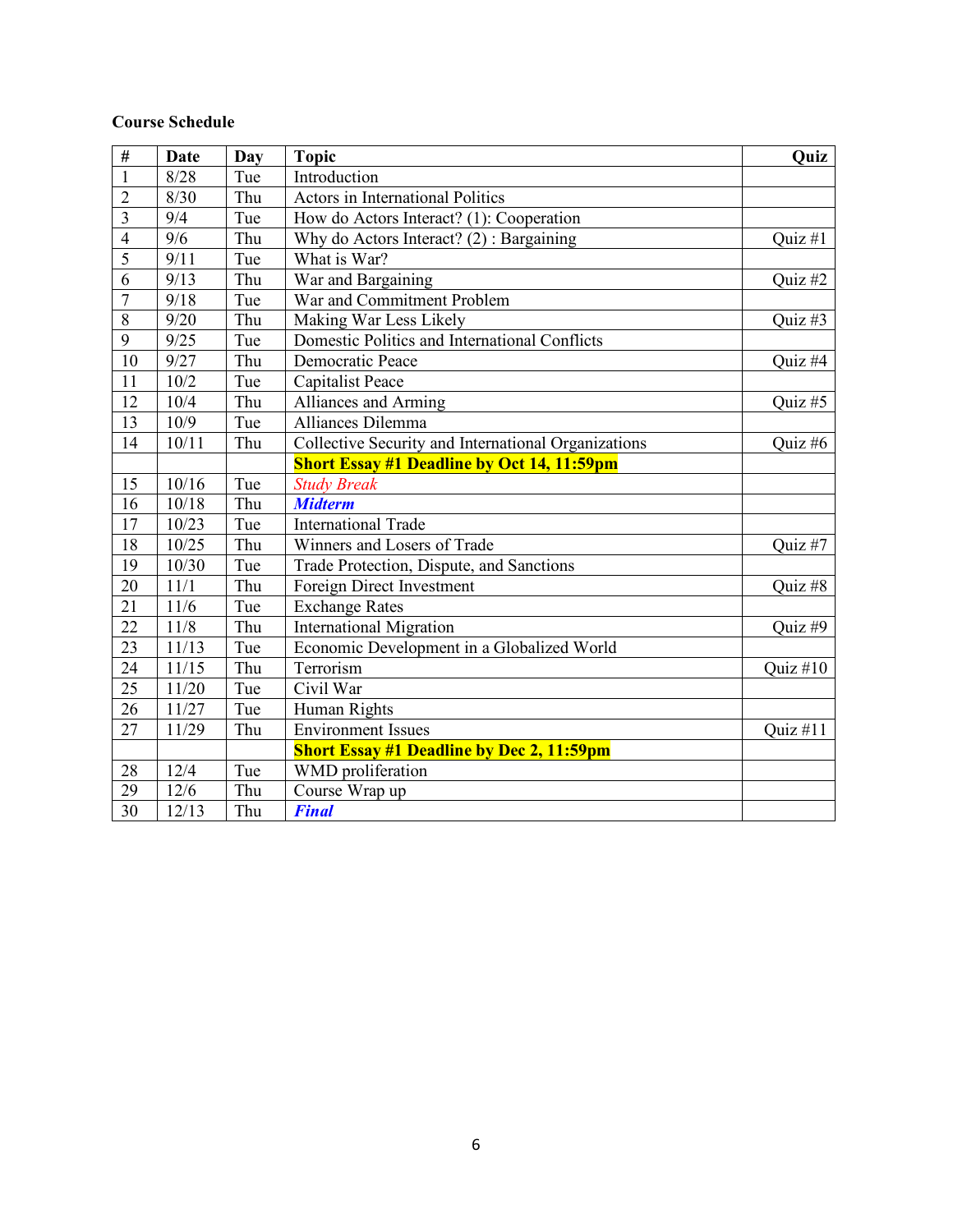**Topics to be covered** 

#### **Actors and Interactions in World Politics**

## **#2 Who are the actors in international politics (Aug 30, Thursday)**

## • **Discussion questions:**

- o Who are the main actors in international politics?
- o To what extent does the concept of "state sovereignty" remain useful in analyzing international politics?
- **Required readings:**
	- o FLS Ch 2. pp.46-48; 62-72

## **#3 How do actors interact? (1) : Cooperation (Sep 4, Tuesday)**

- **Discussion questions:**
	- o Why is it so hard for state actors to work together, cooperate, and keep the promises they made?
	- o What does it mean by strategic interactions?
	- o Under what conditions do states or international actors cooperate?
- **Required readings:**
	- o FLS Ch 2. pp. 48-62

## **#4 Why do actors interact? (2) : Bargaining (Sep 6, Thursday)**

- **Discussion questions:**
	- o How is bargaining different from cooperation?
	- o Who wins and loses in bargaining?
- **Required readings:**
	- o FLS Ch2. Pp. 75-79

## **Understanding Wars**

#### **#5 what is war? (Sep 11, Tuesday)**

- **Discussion questions:**
	- o How is war different from MIDs?
	- o How do we measure wars?
	- o Why do states fight rather than solving the problems through bargaining?
- **Required readings:**
	- o FLS Chapter 3 pp. 86-94
- **Materials:**
	- o Correlates of war dataset (http://www.correlatesofwar.org/)

#### **#6 War as a result of failed Bargaining (Sep 13, Thursday)**

- **Discussion questions:**
	- o Why do states fail to reach a negotiation through bargaining?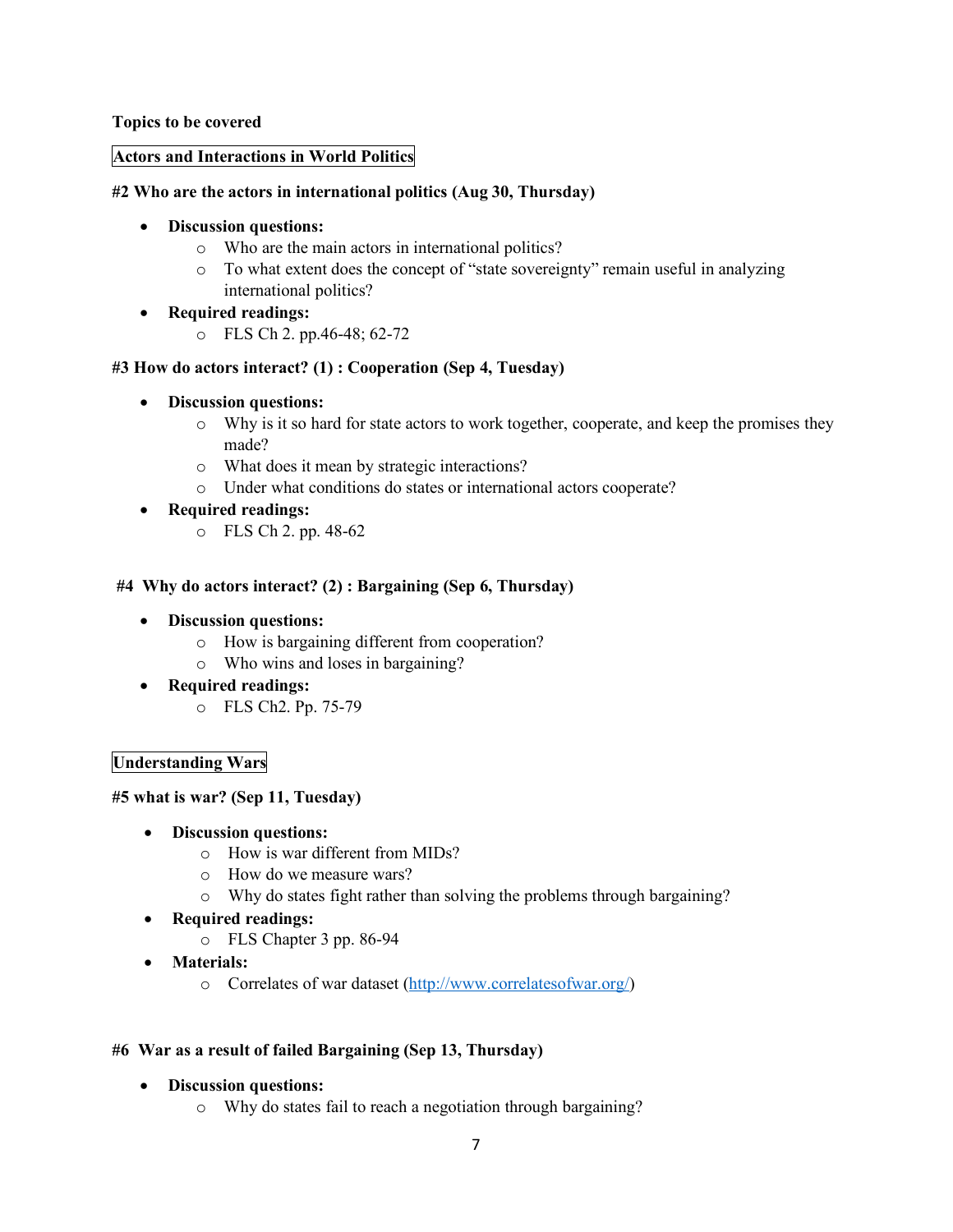o Will a world with complete information be a world immune to a war?

## • **Required readings:**

o FLS Chapter 3 pp. 94-105

## **# 7 War and a commitment problem (Sep 18, Tuesday)**

- **Discussion questions:**
	- o Why do states fail to prevent a war after a bargaining?
	- o How do power change and first strike advantage shrink the bargaining range?
- **Required readings:**
	- o FLS Chapter 3 pp.105-115

## **#8 How can we make a war less likely? (Sep 20, Thursday)**

- **Discussion questions:**
	- o Given the conditions of wars browsed before, what can reduce the chance of a war?
- **Required readings:**
	- o FLS Chapter 3 pp. 115-120

## **#9 Domestic Politics and International Conflicts (Sep 25, Tuesday)**

- **Discussion questions:**
	- o What political interests do domestic political leaders pursue by initiating a war?
	- o Whose interests count in matters of war and peace?
- **Required readings:**
	- o FLS Chapter 4 pp.126-153

## **# 10 Democratic peace (Sep 27, Thursday)**

- **Discussion questions:**
	- o Why don't democracies fight one another?
	- o Why do democracies fight less with other democracies?
	- o Will war end in a world where every country is democratized?

## • **Required readings:**

o FLS Chapter 4 pp. 154-167

## **#11 Capitalist Peace (Oct 2, Tuesday)**

- **Discussion questions:**
	- o How is capitalist peace theory related with democratic peace theory?
	- o Given the conditions for wars (reviewed few days before), how does democracy and market economy contribute to peace?
- **Required readings:**
	- o Gartzke, Erik. "The capitalist peace." *American journal of political science* 51, no. 1 (2007): 166-191.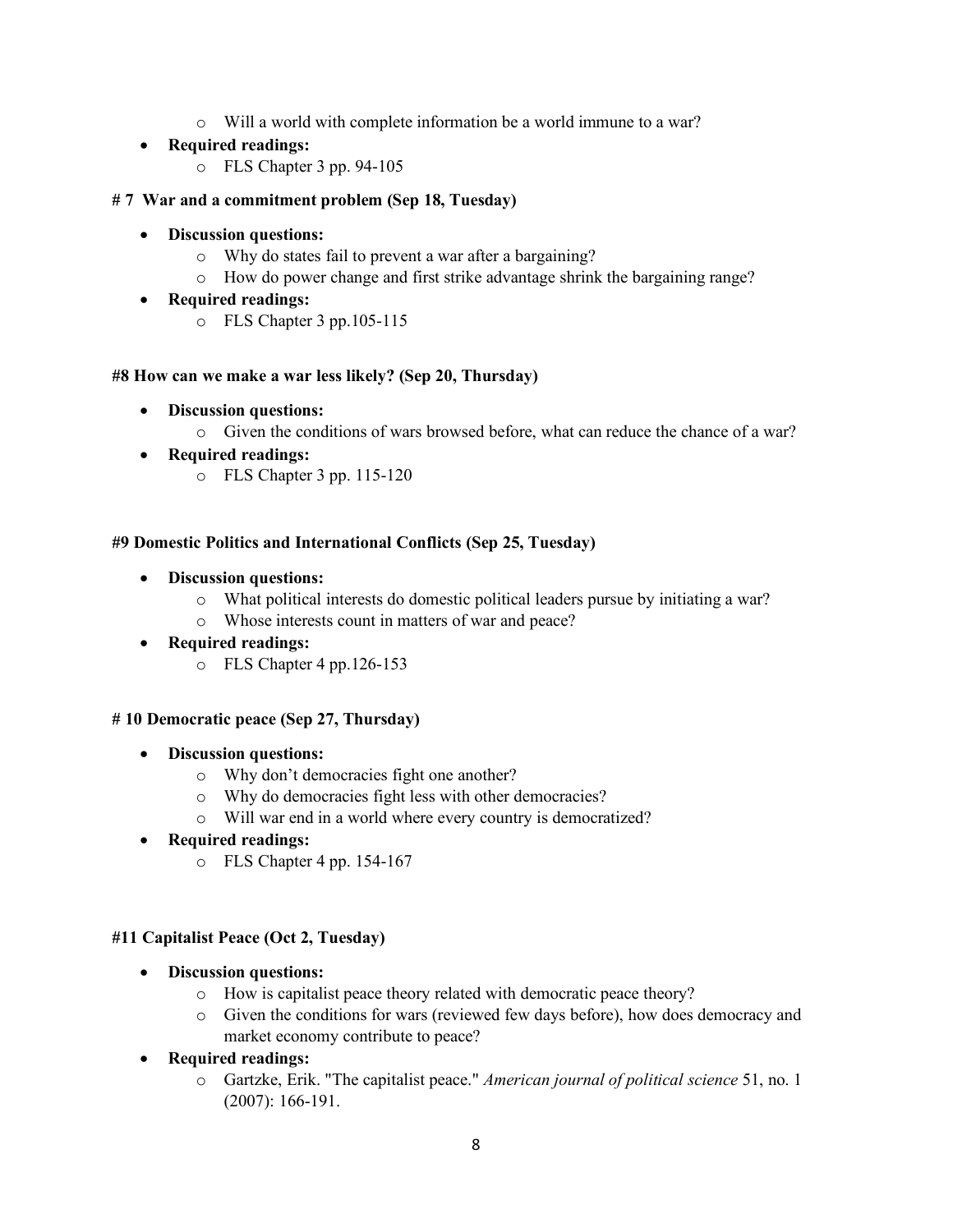## **#12 Alliances and Arming (Oct 4, Thursday)**

- **Discussion questions:** 
	- o Why do states promise to fight someone else's war?
	- o What are the different types of alliances? And which one is more stable?
- **Required readings:**
	- o FLS Chapter 5 pp.174-189

#### **#13 Alliance Dilemma (Oct 9, Tuesday)**

- **Discussion questions:**
	- o How can allies make commitment more credible and solve the alliance dilemma?
	- o How does the structure of system affect the credibility of an alliance?
- **Required readings:**
	- o FLS Chapter 5 pp. 174-189

#### **# 14 Collective Security and International Organizations (Oct 11, Thursday)**

- **Discussion questions:**
	- o Can UN play a third-party role effectively?
	- o Why can't the UN keep the peace?
	- o Are poor police better than none?
- **Required readings:**
	- o FLS Chapter 5 pp. 189-213

#### **#15 No Class, Study Break (Oct 16, Tuesday)**

**#16 In class exam: Midterm (Oct 18, Thursday)**

#### **International Political Economy**

**# 17 The politics of international trade (Oct 23, Tuesday)**

- **Discussion questions:**
	- o Why do states trade?
	- o Why do some governments restrict trade?
	- o What is comparative advantage?
- **Required readings:**
	- o FLS Chapter 6 pp.220-227, 255-259

#### **#18 Winners and Losers of Trade (Oct 25, Thursday)**

- **Discussion questions:**
	- o Who are the winners and losers of international trade?
	- o Does trade hurt the global poor?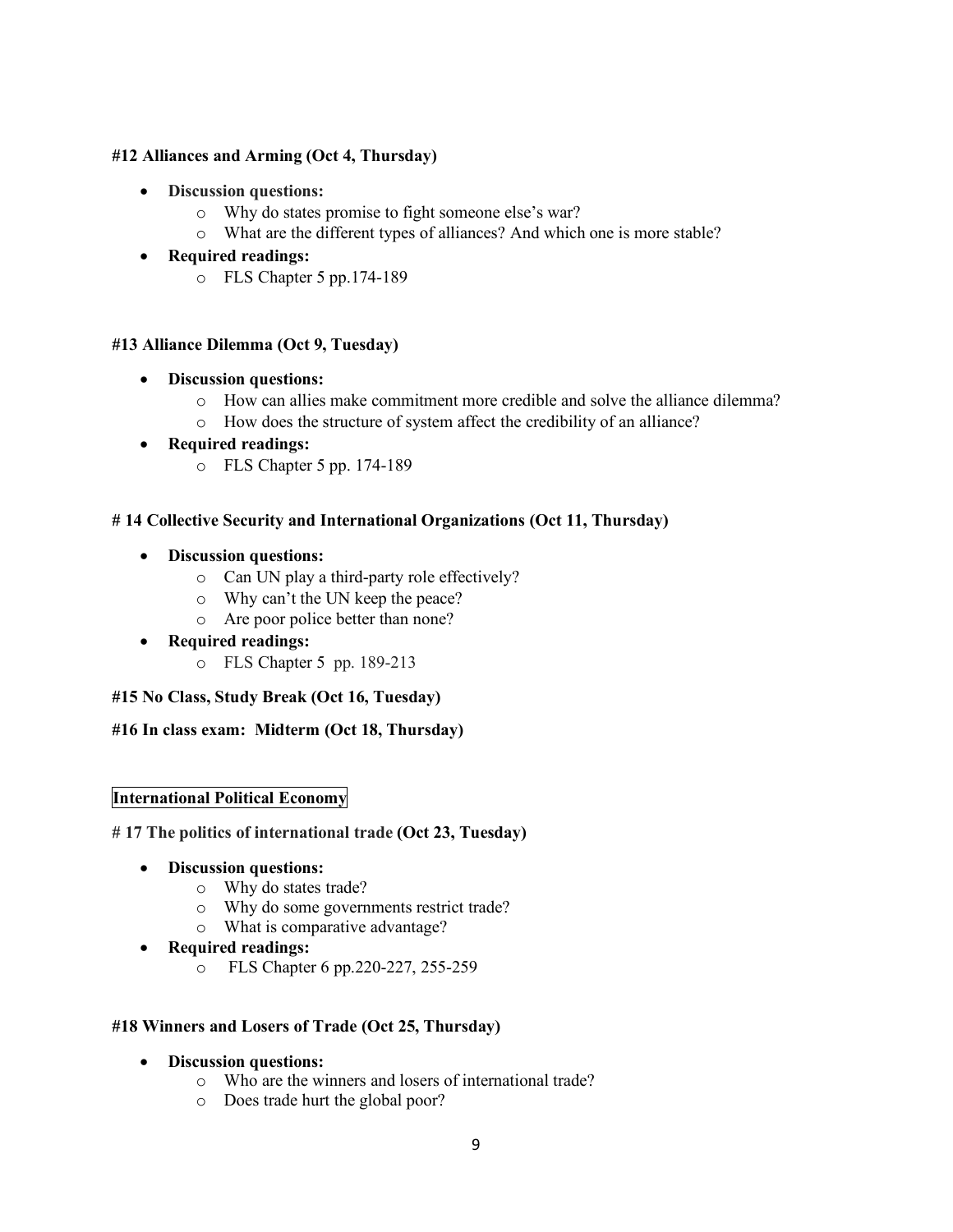## • **Required readings:**

o FLS Chapter 6 pp.228-238

## **# 19 Trade Protection, Disputes, and Sanctions (Oct 30, Tuesday)**

- **Discussion questions:**
	- o Why do some countries protect their industries despite the advantage of trade?
	- o How and why is the size of government related with trade?
	- o Why, within a country, are some industries protected while some are not?
- **Required readings:**
	- o FLS Chapter 6 pp. 238-252

#### **# 20 Foreign Direct Investment (Nov 1, Thursday)**

- **Discussion questions:**
	- o Why do corporations go multinational?
	- o How is FDI different from trade?
	- o How does FDI affect the labor conditions in developing countries? Is it necessarily good or bad?
- **Required readings:**
	- o FLS Chapter 7 pp. 282-288

#### **#21 Exchange Rates (Nov 6, Tuesday)**

- **Discussion questions:**
	- o Why do exchange rates matter?
	- o Why does government debt affect the value of a currency? What does this mean for the value of the US dollar as the total debt of the US grows steadily in the next decade? What will be the impact on America as a whole? Who will benefit? Who will lose?
- **Required readings**
	- o FLS Ch8, pp. 296-329

#### **#22 International Migration (Nov 8, Thursday)**

- **Discussion questions:**
	- o When do states prohibit migration?
	- o What happens when people, rather than capital, move across borders?
- **Required readings:**
	- o FLS Chapter 7 pp. 288-292

#### **#23 Economic Development in a Globalized World (Nov 13, Tuesday)**

- **Discussion questions:**
	- o Is foreign aid and colonialism good for economic development in the third world, developing countries?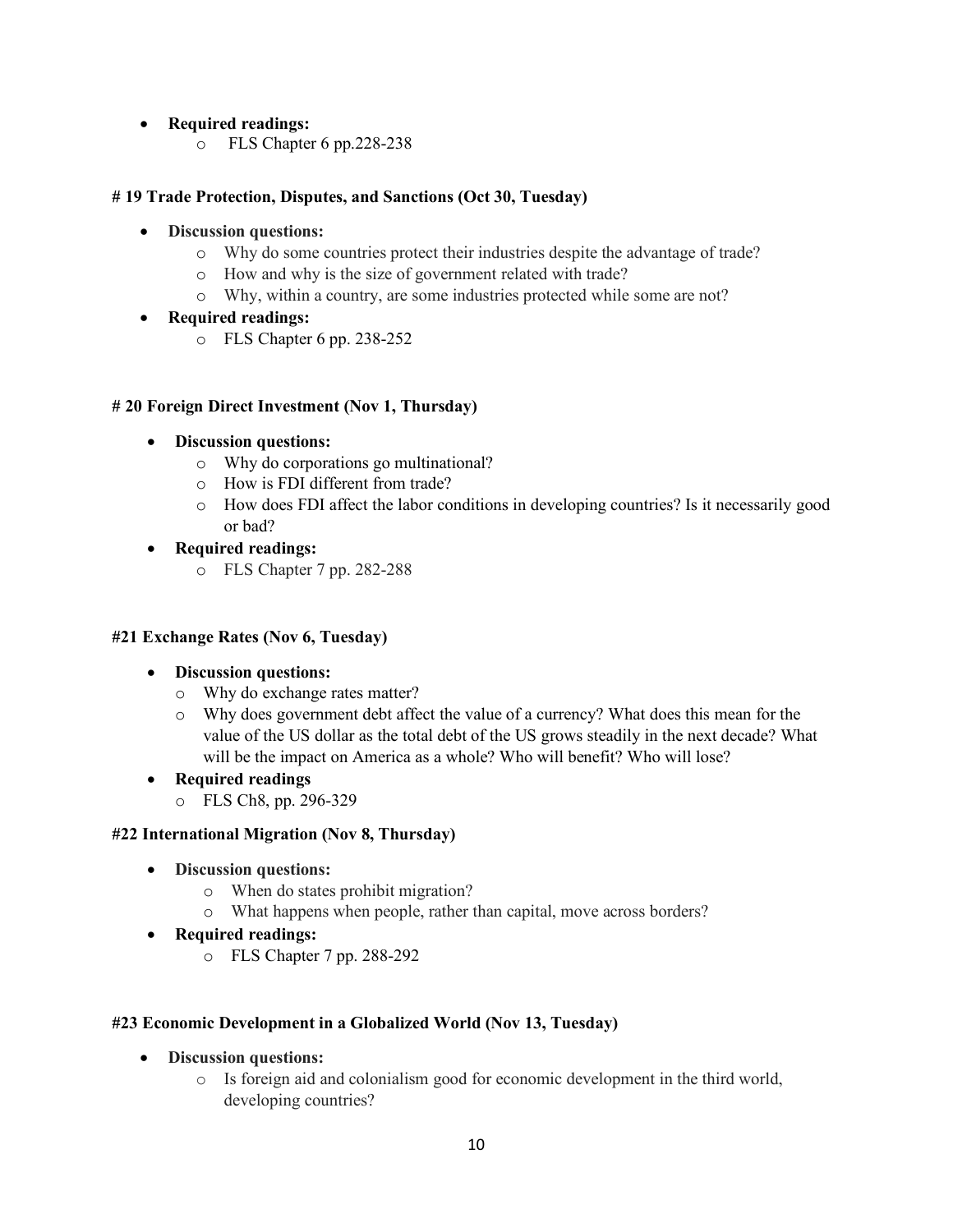- o To what extent, and in what ways, should developed nations assist poor nations in their efforts at economic development?
- **Required readings:** 
	- o FLS Chapter 9 pp. 330-362

## **Contemporary Issues in World Politics**

## **#24 Terrorism (Nov 15, Thur)**

- **Discussion questions:**
	- o Are terrorists irrational?
	- o Can terrorism be prevented?
- **Required readings:**
	- o FLS Chapter 10 pp.381-405
	- o Gause III, F. Gregory. "Can democracy stop terrorism?." *Foreign Affairs* (2005): 62-76.

#### **#25 Civil War (Nov 20, Tuesday)**

- **Discussion questions:**
	- o Under what conditions, if any, should the US government support the demands of ethnic minorities abroad for self-determination and statehood?
	- o Under what conditions should the US government intervene in domestic politics and ethnic conflicts?

#### • **Required readings:**

o Fearon, James D., and David D. Laitin. "Ethnicity, insurgency, and civil war." *American political science review* 97, no. 1 (2003): 75-90.

#### **#26 Human Rights (Nov 27, Tuesday)**

- **Discussion questions:**
	- o Why do states obey international laws?
	- o Why do individuals and states care about the human rights of others?
- **Required readings:**
	- o FLS Chapter 11. pp. 408-442

#### **#27 Environment Issues (Nov 29, Thursday)**

- **Discussion questions:**
	- o Under what conditions will international efforts to address climate change be successful?
	- o How can institutions promote international environmental cooperation?
- **Required readings:**
	- o FLS Ch 12. pp.444-483